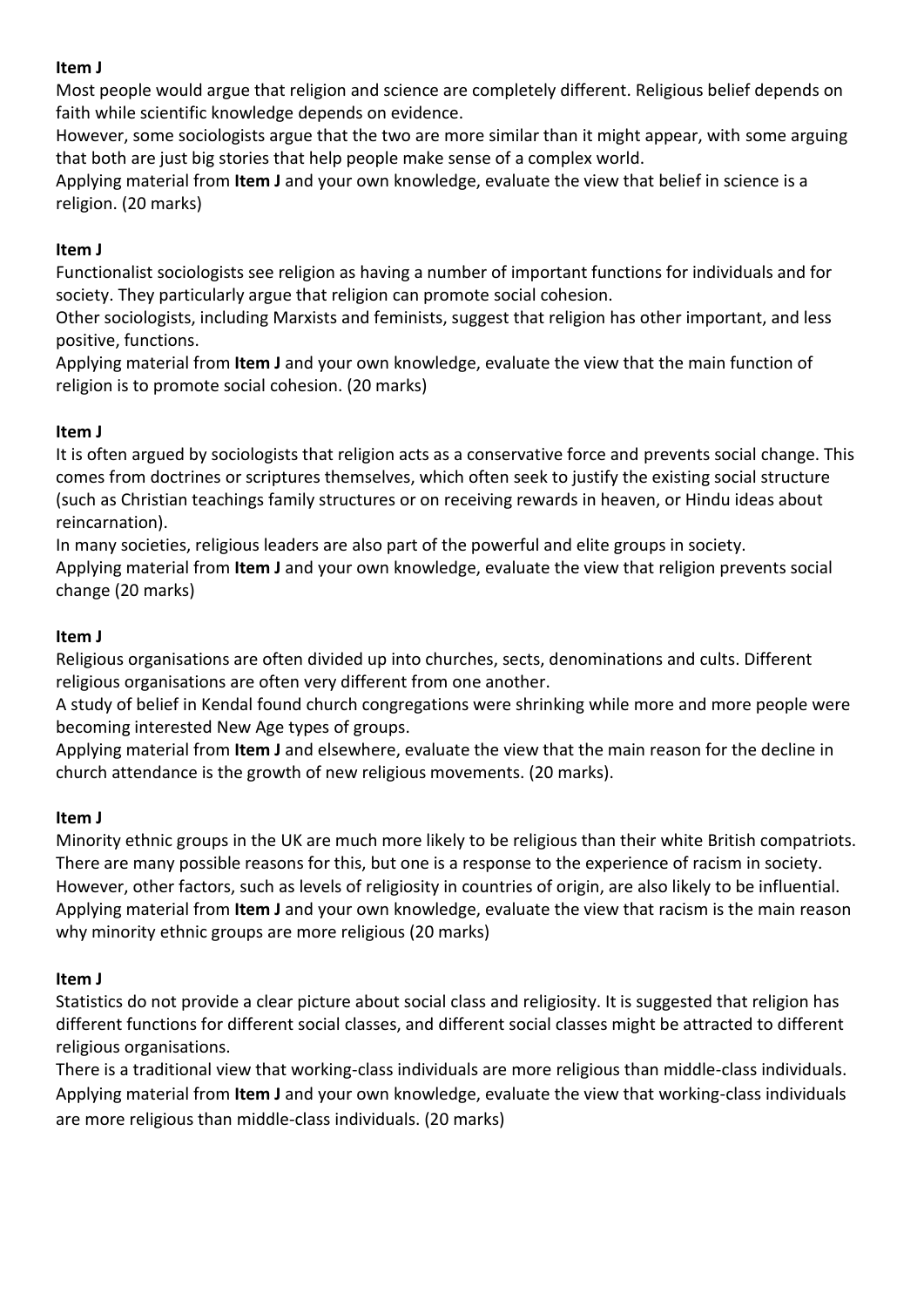Religion still plays an important part in many people's lives.

However, the development of modern society has been accompanied by a growth in scientific thought. Increasingly people look to scientific and reasoned explanations, based on evidence, rather than relying on faith.

Applying material from **Item J** and your own knowledge, evaluate the view that religion is less significant in people's lives than science, today. (20 marks)

## **Item J**

Some sociologists argue that society today has changed greatly and people are less religious and also people are aware of more religions and belief systems than ever before.

This, they say, has changed the roles religion plays in society, as it no longer acts as a "shared sacred canopy".

Applying material from **Item J** and your own knowledge, evaluate the view that religion no longer acts as a "shared sacred canopy" in the world today. (20 marks)

## **Item J**

There has been a debate in sociology about the extent to which society today is becoming less religious. Grace Davie suggests that lower church attendance does not necessarily mean less religious belief: people might believe without belonging.

However, others suggest that religion is becoming more about identity in an increasingly interconnected and multi-faith world.

Applying material from **Item J** and your own knowledge, evaluate the view that religion today is more about believing than belonging. (20 marks)

### **Item J**

Globalisation has caused a significant number of changes in religion today. Some suggest that its main impact has been to increase religious pluralism and further undermine the plausibility of religion's claims to hold a monopoly of the truth.

However, others have suggested that globalisation has also played a part in the growth of religious fundamentalism.

Applying material from **Item J** and your own knowledge, evaluate the view that the main impact of globalisation on beliefs in society has been the growth of religious fundamentalism. (20 marks)

### **Item J**

Some sociologists argue that religion performs an ideological function and operates in the interests of powerful groups in society. For example, feminists see religion as helping to sustain male domination of society. They point to the patriarchal nature of sacred texts, such as the Biblical story of Eve causing humanity's expulsion from the Garden of Eden, and their role of legitimating the subordination of women. Marxists, too, see religion as an ideology that distorts people's perception of reality in capitalist society and helps prevent revolution.

Applying material from **Item J** and your own knowledge, evaluate the claim that religion performs an ideological function in the interests of powerful groups. (20 marks)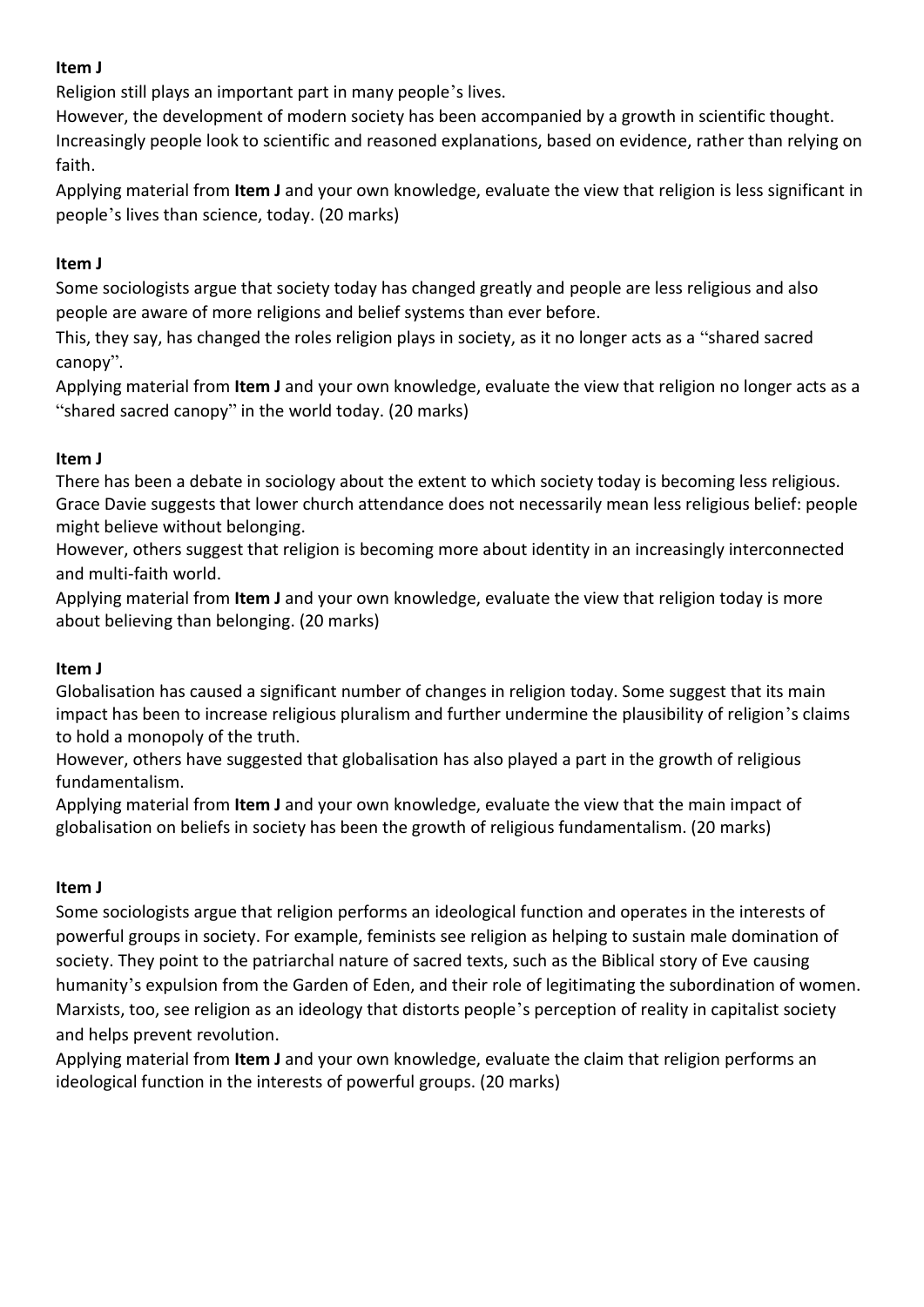Max Weber argued that religious beliefs can lead to important social changes. According to Weber, Calvinist Protestant beliefs in the 16<sup>th</sup> century were crucial in bringing about the emergence of modern capitalism in Western Europe. By contrast, the beliefs of some other major religions have acted as a barrier to such change.

Some sociologists argue that religion has a dual character: its beliefs can have both a negative impact on social change and a positive one, for example by inspiring protest against the status quo.

Applying material from **Item J** and your own knowledge, evaluate the extent to which religious beliefs can be a force for social change. (20 marks)

# **Item J**

Some sociologists claim that society has entered a new era, that of postmodernity, in which religion and spirituality take on new forms. In postmodern society, tradition loses its influence over people. Consumption and choice become more important, and people are free to choose their identity and their beliefs. Postmodern society is increasingly globalised, and the media and information technology become much more important, for example moving religious ideas and images out of their traditional physical home in churches and making them available around the globe.

However, other sociologists argue that these trends merely promote secularisation.

Applying material from **Item J** and your own knowledge, evaluate the impact of postmodernity on religious and spiritual beliefs and practices. (20 marks)

# **Item J**

Religious fundamentalists seek to return to what they regard as the basics of their faith. Fundamentalists believe unquestioningly in the literal truth of their faith's sacred text. They are intolerant of the views of others, believing that their view of the world is the only true one. The growth of fundamentalism is often seen as response to the threat posed by modern society, which challenges and undermines the values and certainties offered by traditional religion.

Applying material from **Item J** and your own knowledge, evaluate the view that fundamentalism is a response to modern society. (20 marks)

# **Item J**

There is a wide variety of different kinds of religious and spiritual organisations and movements in today's society. As well as the major churches, there are now a large number of sects, cults and new religious movements that lie outside the traditional religious mainstream. These terms cover a diverse range of groups, some of which offer their followers worldly success, while others are resolutely hostile to wider society. Some have particular appeal to the poor and oppressed, but others draw support from more affluent groups.

Applying material from **Item J** and your own knowledge, evaluate sociological explanations for the existence of sects, cults and new religious movements. (20 marks)

# **Item J**

The term 'ideology' usually refers to a belief system that serves the interests of a particular social group or class. For example, Marxists argue that the ruling class use ideologies that portray inequality as inevitable and/or desirable. By doing so, they seek to persuade subordinate classes to accept the dominance of the ruling class over society. Institutions such as religion, the media and education play an important role in creating ideology.

From a functionalists perspective, civil religion and political beliefs such as nationalism may be seen as ideologies that can bind society together.

Applying material from **Item J** and your own knowledge, evaluate sociological explanations of the nature and role of ideology. (20 marks)